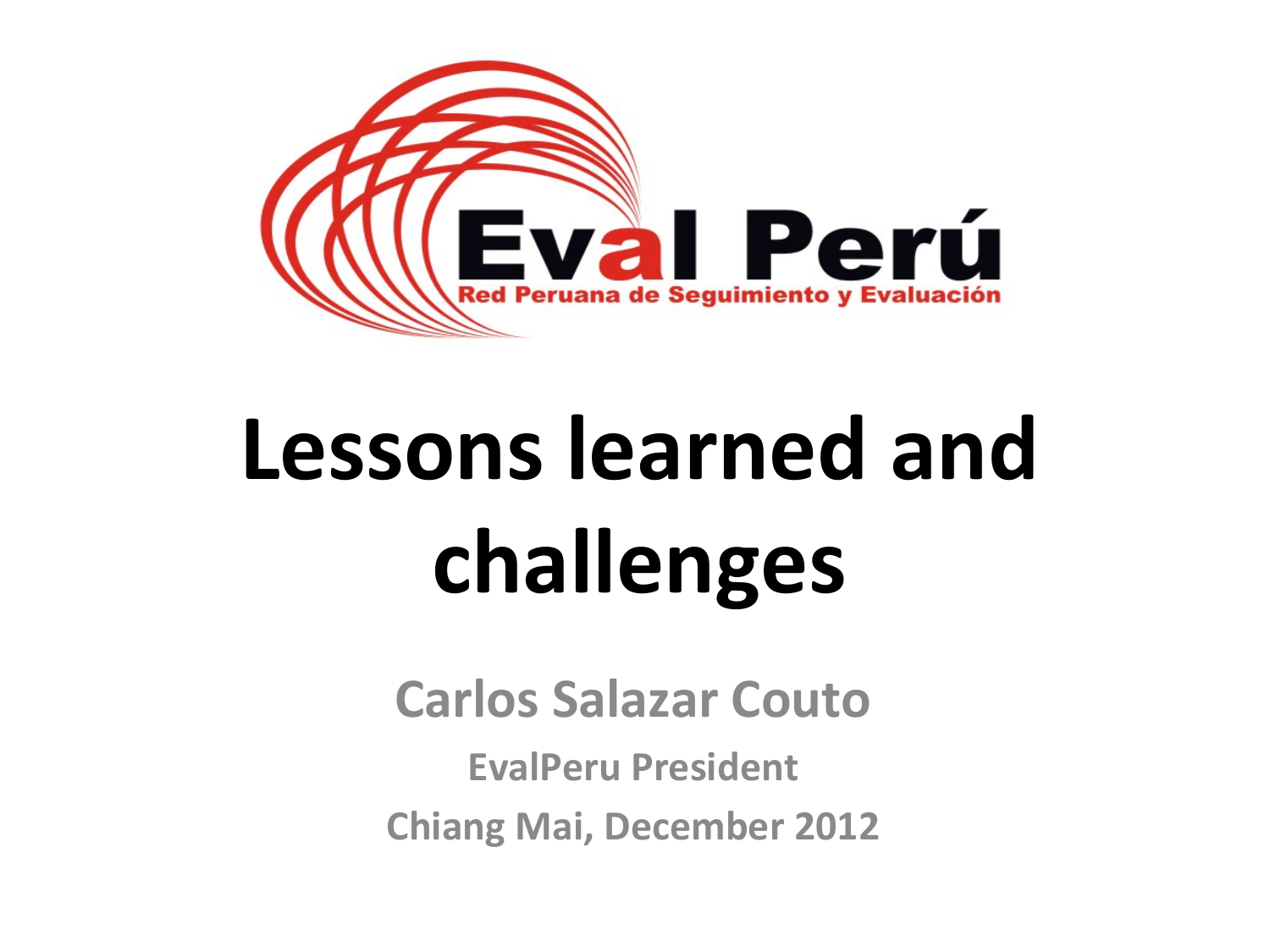### **Evaluation in Peru**

- Social investment from the government.
- Activities in social responsibilities from the corporate.
- Search for results and impact from the cooperation community.
- Increases demand for evaluation techniques, methodologies and evaluators.
- Creation of Inclusive Development Ministry with Evaluation Direction.

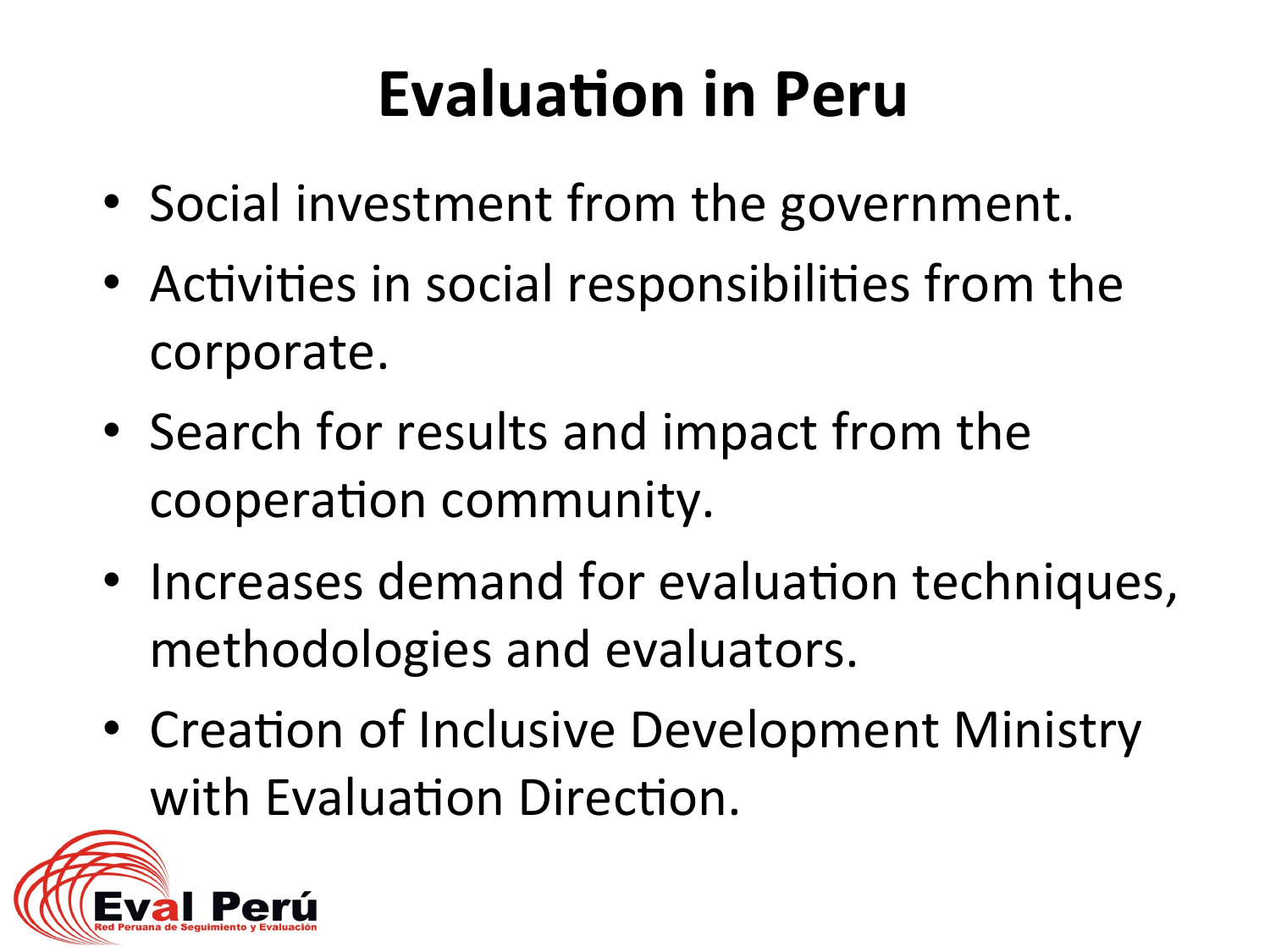## **Strengthening organizational capacities**

- After 15 years of experience decision to legally formalize the network.
- Increase networking and linkages with other development actors.
- Importance of leveraging resources and financial sustainability.
- Gradually and systematically increase its human capacity.
- Maintain and reinforce democratic structures.

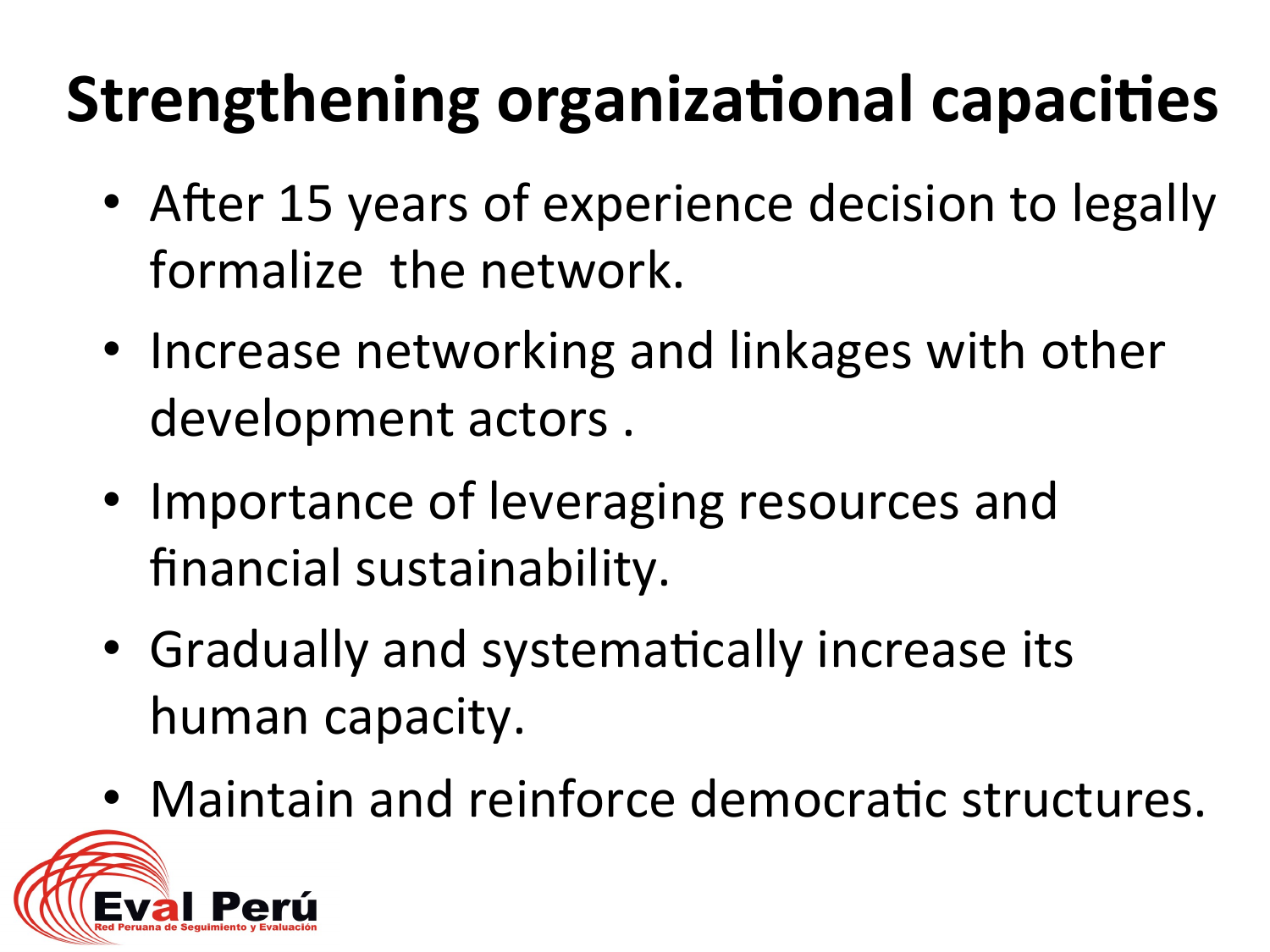## **Main results of EvalPeru**

- Internal electronic platform among members.
- Electronic network open to the public.
- E-Newsletter: internal, quarterly basis.
- Resource centre specialized on evaluation open.
- Advisory services on evaluation.
- Dialogue and reflection between members and'academics.

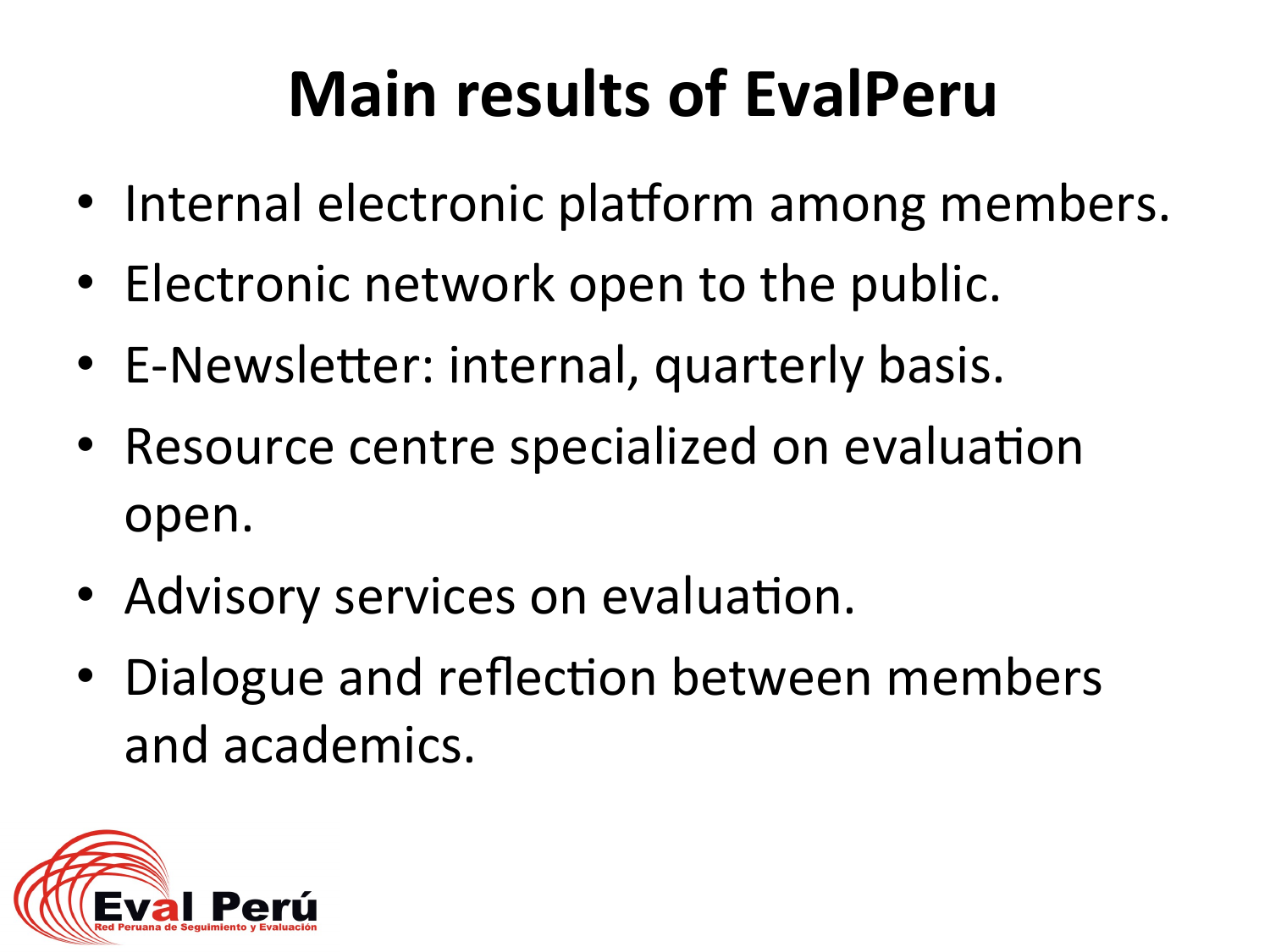### **Factors that contributed to success**

- Develop a work plan (internal capacity development: technical and organizational aspects).
- Strong institutional linkages (ReLAC, IOCE).
- Organize national and international events to exchange experience.
- Members working in important evaluation institutes, NGOs, and public sector.

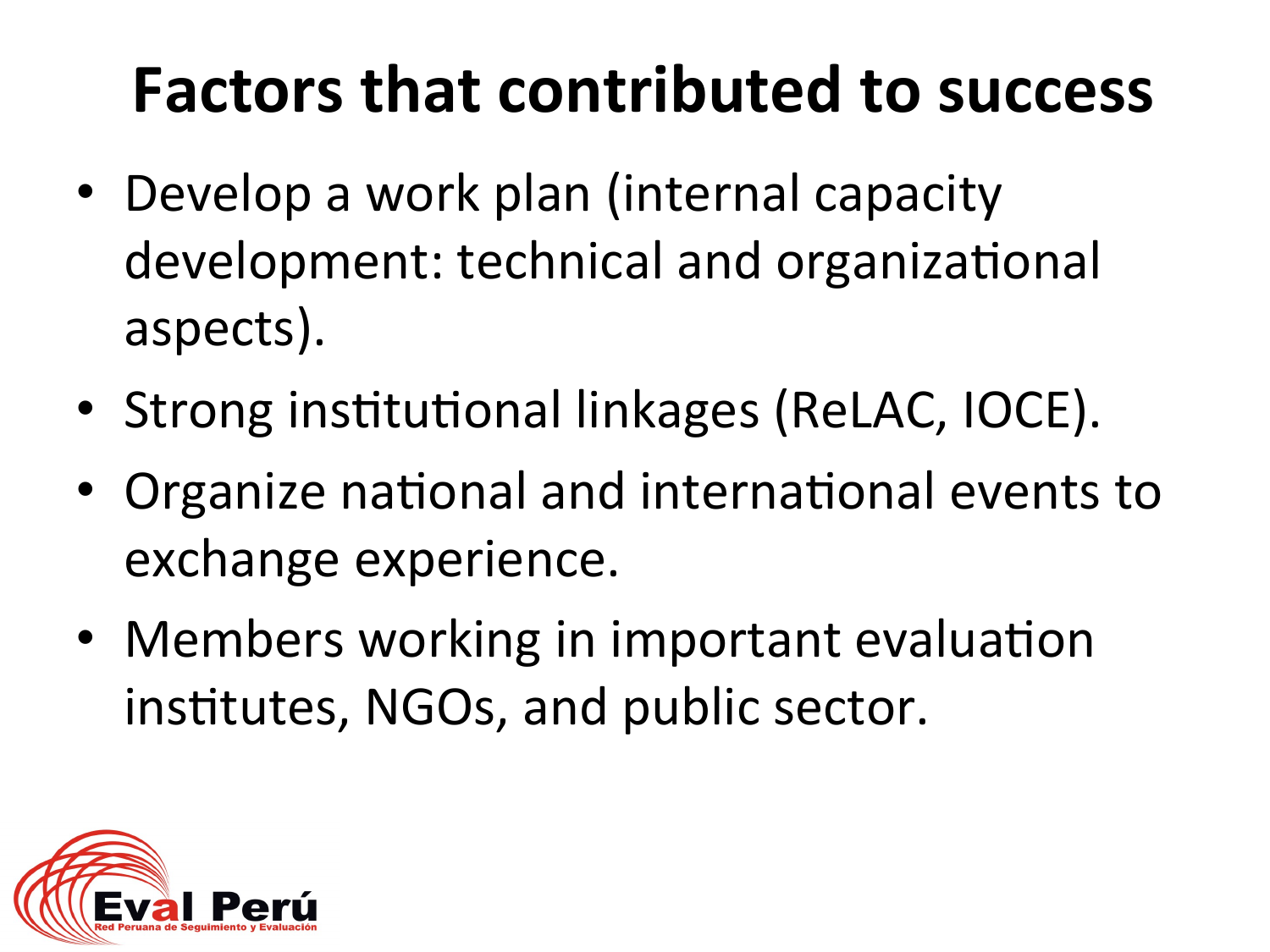### **Lessons learned**

- Sustainability as a long term objective:
	- positioning the network as a lead player within the national evaluation community;
	- obtain recognitions as a professional organization.
- Resources for activities from the contribution of its members.
- Increased human resources become critical.
- Democratic procedures maintained members together.